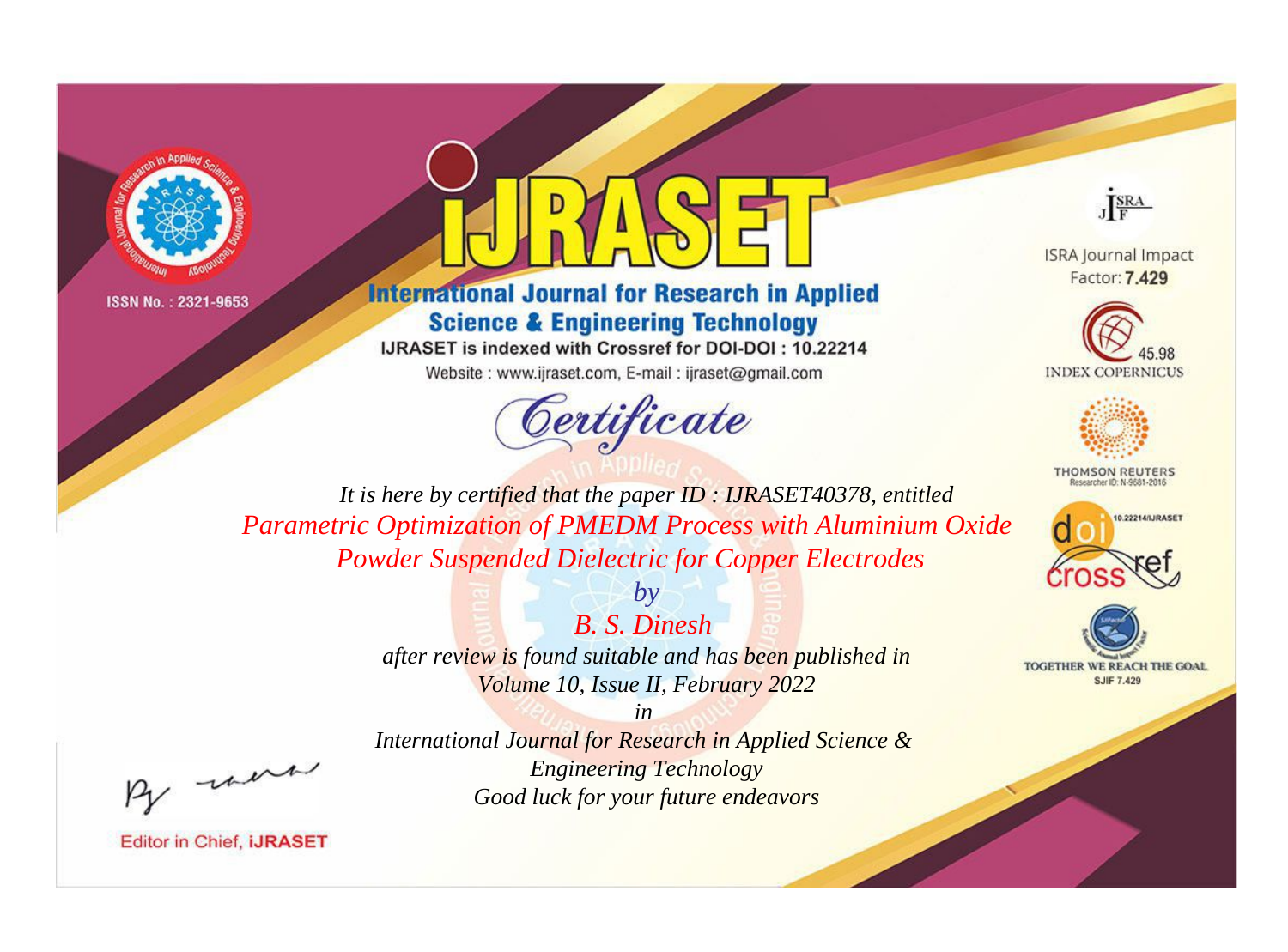



## **International Journal for Research in Applied Science & Engineering Technology**

IJRASET is indexed with Crossref for DOI-DOI: 10.22214

Website: www.ijraset.com, E-mail: ijraset@gmail.com





**ISRA Journal Impact** Factor: 7.429





**THOMSON REUTERS** 



TOGETHER WE REACH THE GOAL **SJIF 7.429** 

*It is here by certified that the paper ID : IJRASET40378, entitled Parametric Optimization of PMEDM Process with Aluminium Oxide Powder Suspended Dielectric for Copper Electrodes*

> *by M. Eswar Arunachalam after review is found suitable and has been published in Volume 10, Issue II, February 2022*

, un

*International Journal for Research in Applied Science & Engineering Technology Good luck for your future endeavors*

*in*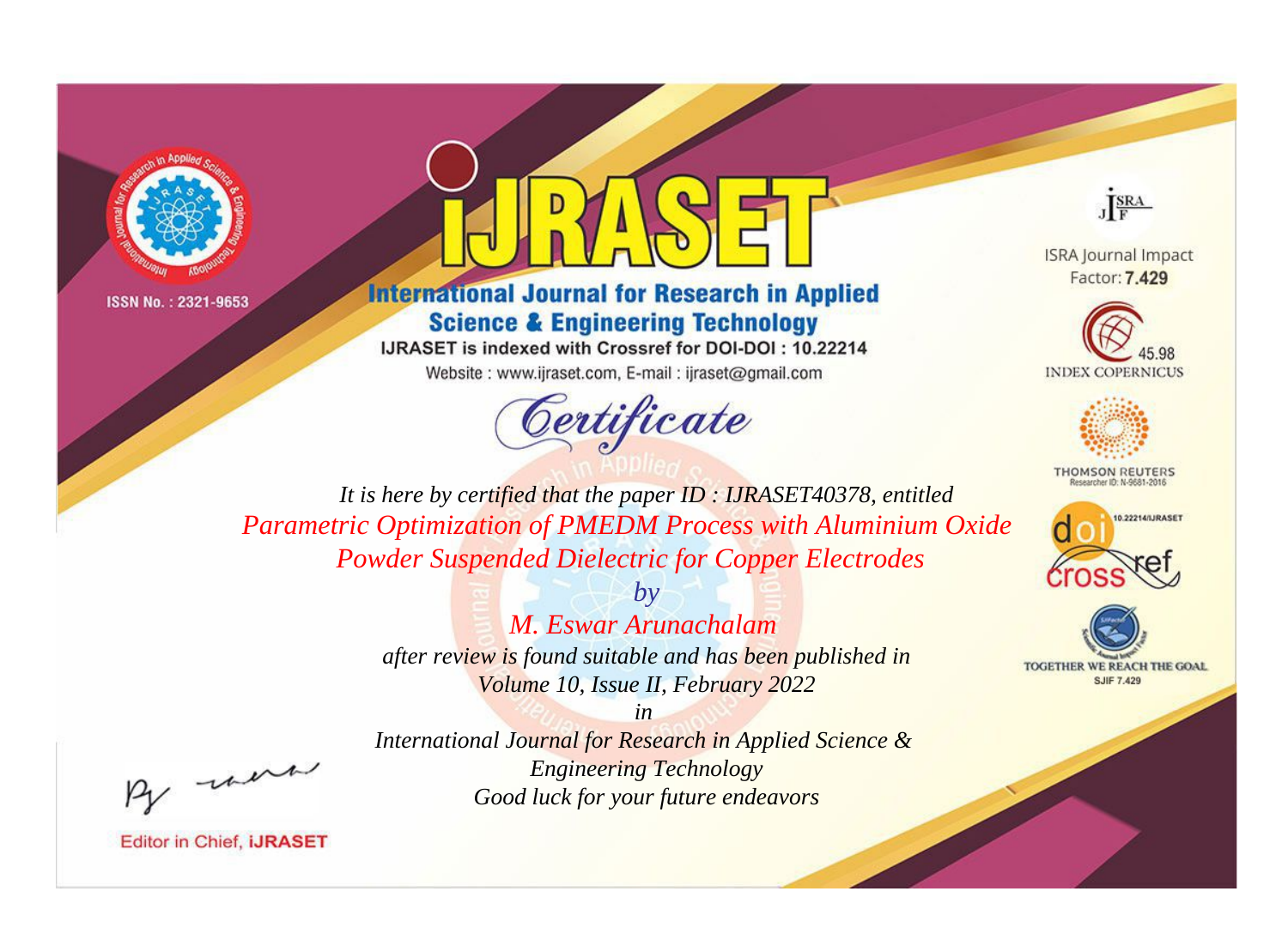



## **International Journal for Research in Applied Science & Engineering Technology**

IJRASET is indexed with Crossref for DOI-DOI: 10.22214

Website: www.ijraset.com, E-mail: ijraset@gmail.com





**ISRA Journal Impact** Factor: 7.429





**THOMSON REUTERS** 



TOGETHER WE REACH THE GOAL **SJIF 7.429** 

*It is here by certified that the paper ID : IJRASET40378, entitled Parametric Optimization of PMEDM Process with Aluminium Oxide Powder Suspended Dielectric for Copper Electrodes*

> *by A. Dinesh Kumar after review is found suitable and has been published in Volume 10, Issue II, February 2022*

, un

*International Journal for Research in Applied Science & Engineering Technology Good luck for your future endeavors*

*in*